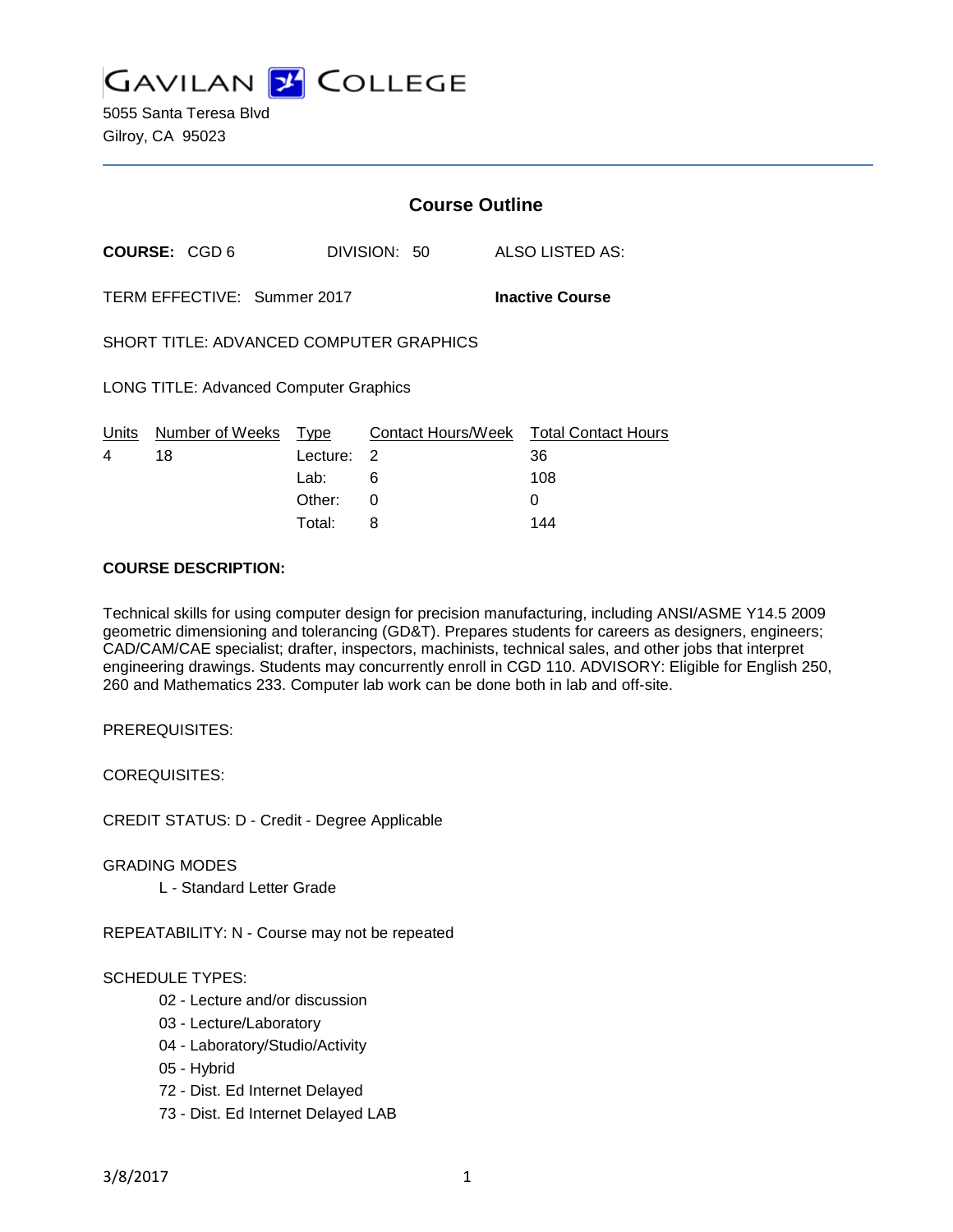# **STUDENT LEARNING OUTCOMES:**

1. Identify examples and explain benefits of Geometric Dimensioning and Tolerancing (GD&T). Measure: Quzzes & exercises ILO: 2.3,1,7,4 GE-LO: B7, B8

2. Apply ASTM and ANSI standards in design projects Measure: Design Project ILO: 1, 7, 2, 3 GE-LO: ,4B7, B8

3. Incorporate GD&T rules when detailing SolidWorks or other parametric 3D models and working drawings Measure: Design Project ILO: 7, 3, 2, 1, 6, 5 GE-LO: B7

4. Propose and render material for student project using ASTM and ANSI Standards Measure: Design Project ILO: 7, 2, 1, 3, 6 GE-LO: B7

5. Develop portfolio document that illustrates knowledge of CG&T, ASTM and ANSI standards for creating products for manufacturing industry Measure:  $II$  O: GE-LO: B7

6. Provide and receive constructive criticism and incorporate suggested improvements in design project Measure: Revis-ions & Critique ILO: 2, 1, 6, 3, 7, 4, 5 GE-LO: A2, A2, B8

7. Develop portfolio document that illustrates knowledge of CG&T, ASTM and ANSI standards for creating products for manufacturing industry. Measure: Portfolio ILO: 2, 7, 5, 3, 1, 6 GE-LO: B7

CONTENT, STUDENT PERFORMANCE OBJECTIVES, OUT-OF-CLASS ASSIGNMENTS Inactive Course: 02/27/2017 Effective Summer 2017 12 Hours CONTENT: Overview of GD&T and use in design fields. SPO: Synthesize ways GD&T is required in design fields. HOMEWORK: Write research report on ways GD&T in students desired career path.

24 Hours

3/8/2017 2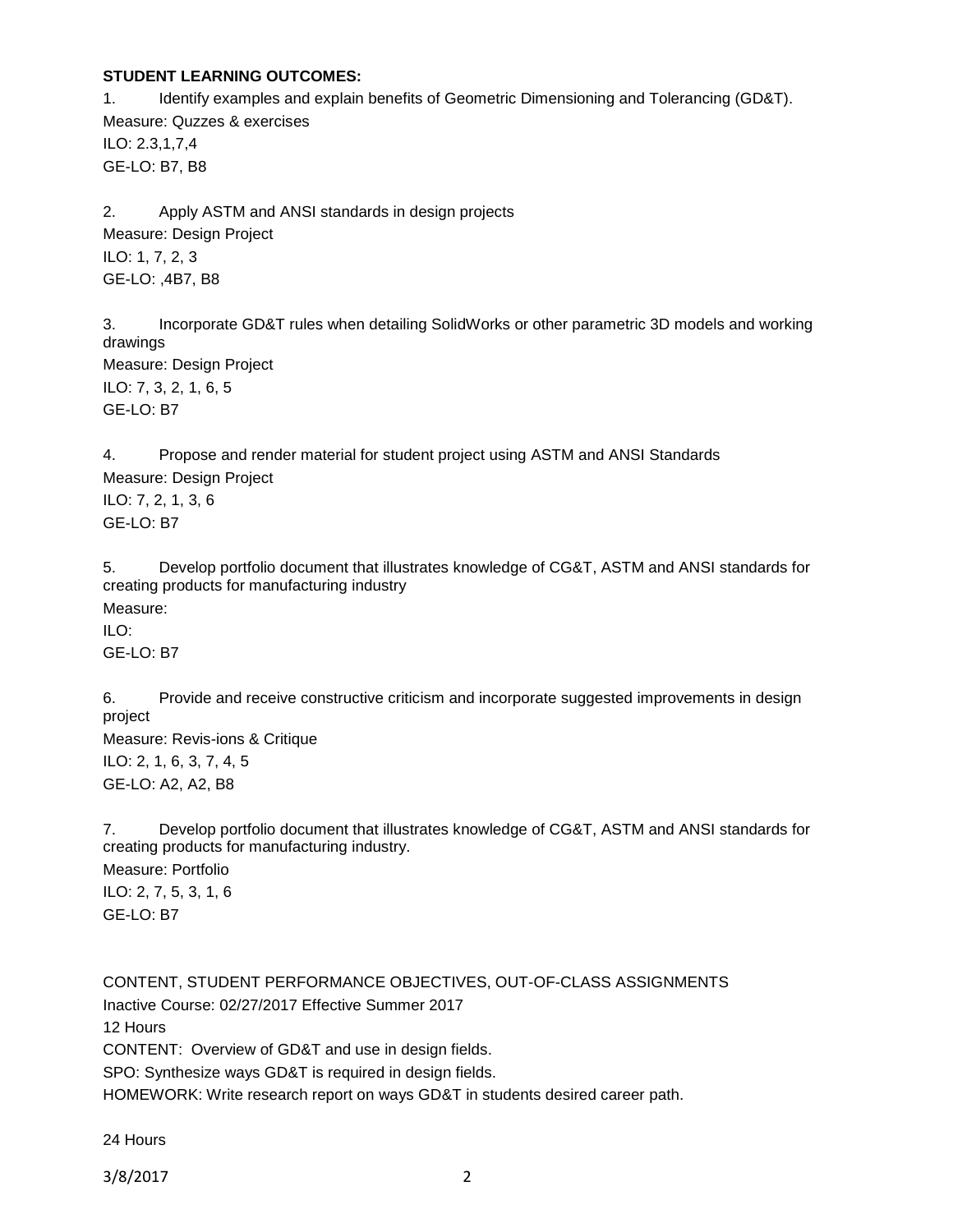CONTENT: Tolerancing in SolidWorks or other Parametric Models. SPO: Select and use tolerances for optimal production. HOMEWORK: Select and provide tolerances on parametric mode.

24 Hours

CONTENT: Incorporating GD&T symbology in Parametric Models. SPO: Apply GD&T symbology in 3D projects. HOMEWORK: Produce 3D models that correctly use GD&T Symbology.

24 Hours CONTENT: Overview of Y14.5 2009 requirements. SPO: Refer to ANSI/AMSE standards to solve problems. HOMEWORK: Propose incorporating ANSI/AMSE standards for 3D design solution.

24 Hours CONTENT: Apply Y14.5 2009 in setting up 3D models. SPO: ANSI/AMSE used for creating 3D models. HOMEWORK: Create ANSI/AMSE standards matrix for use in 3D design.

24 Hours CONTENT: Incorporating GD&T to create Working Drawings. SPO: Prepare Working Drawings that use CG&T. HOMEWORK: Prepare working drawings of 3D model that applies GD&T rules.

10 Hours CONTENT: Documentation of technical expertise in portfolio SPO: electronic documentation of technical expertise. HOMEWORK: Compile computer graphics of assignments that communicate technical

2 Hours Final

# **METHODS OF INSTRUCTION:**

Entire class lecture and small group lectures are used as needed by the class or individual. This method is used in the lab times on a need to know basis. The teacher uses the drawing board, computer, and blackboard as actual drawing and design demonstrations encouraging student interaction.

# **METHODS OF EVALUATION:**

CATEGORY 1 - The types of writing assignments required: Percent range of total grade: 10 % to 15 % Written Homework Reading Reports Lab Report Term or Other Papers Other: written critiques If this is a degree applicable course, but substantial writing assignments are not appropriate, indicate reason Course is primarily computational

3/8/2017 3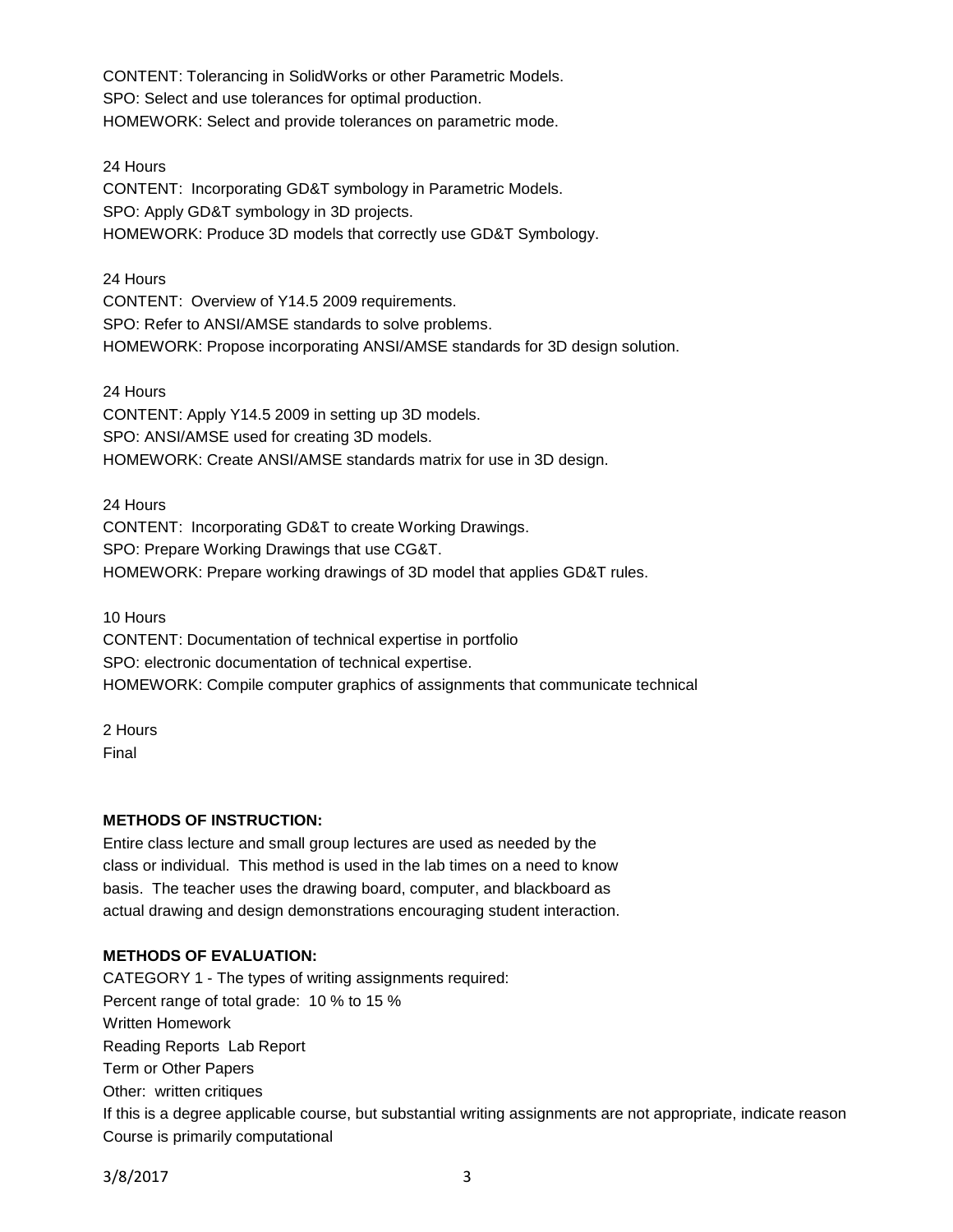Course primarily involves skill demonstration or problem solving CATEGORY 2 -The problem-solving assignments required: Percent range of total grade: 25 % to 45 % Homework Problems **Quizzes** Exams Other: Design Projects CATEGORY 3 -The types of skill demonstrations required: Percent range of total grade: 10 % to 30 % Class Performance/s Performance Exams

CATEGORY 4 - The types of objective examinations used in the course: Percent range of total grade: 15 % to 25 % Multiple Choice Matching Items Completion Other: Applied Skill Exam Computer Aided Design

CATEGORY 5 - Any other methods of evaluation: Percent range of total grade: 10 % to 15 % Portfolio

### **REPRESENTATIVE TEXTBOOKS:**

Required:

David A. Madsen and David P. Madsen, Geometric Dimensioning and Tolerancing, Goodheart-Willcox, 2011, or other appropriate college level text.

ISBN: 0831130725

Reading level of text: 14 grade Verified by: http://www.standards-schmandards.com/exhibits/rix/index.php Other textbooks or materials to be purchased by the student:

Y14.5 - 2009 Dimensioning and Tolerancing. American Society of Mechanical Engineers, ASME. 2009 ISBN: 9780791831922. 2009.

Grid paper, sketch pens, engineering scale, pencils, headphones, flash drive

#### **ARTICULATION and CERTIFICATE INFORMATION**

Associate Degree: CSU GE: IGETC: CSU TRANSFER: Transferable CSU, effective 199330 UC TRANSFER: Not Transferable

# **SUPPLEMENTAL DATA:**

Basic Skills: N

3/8/2017 4